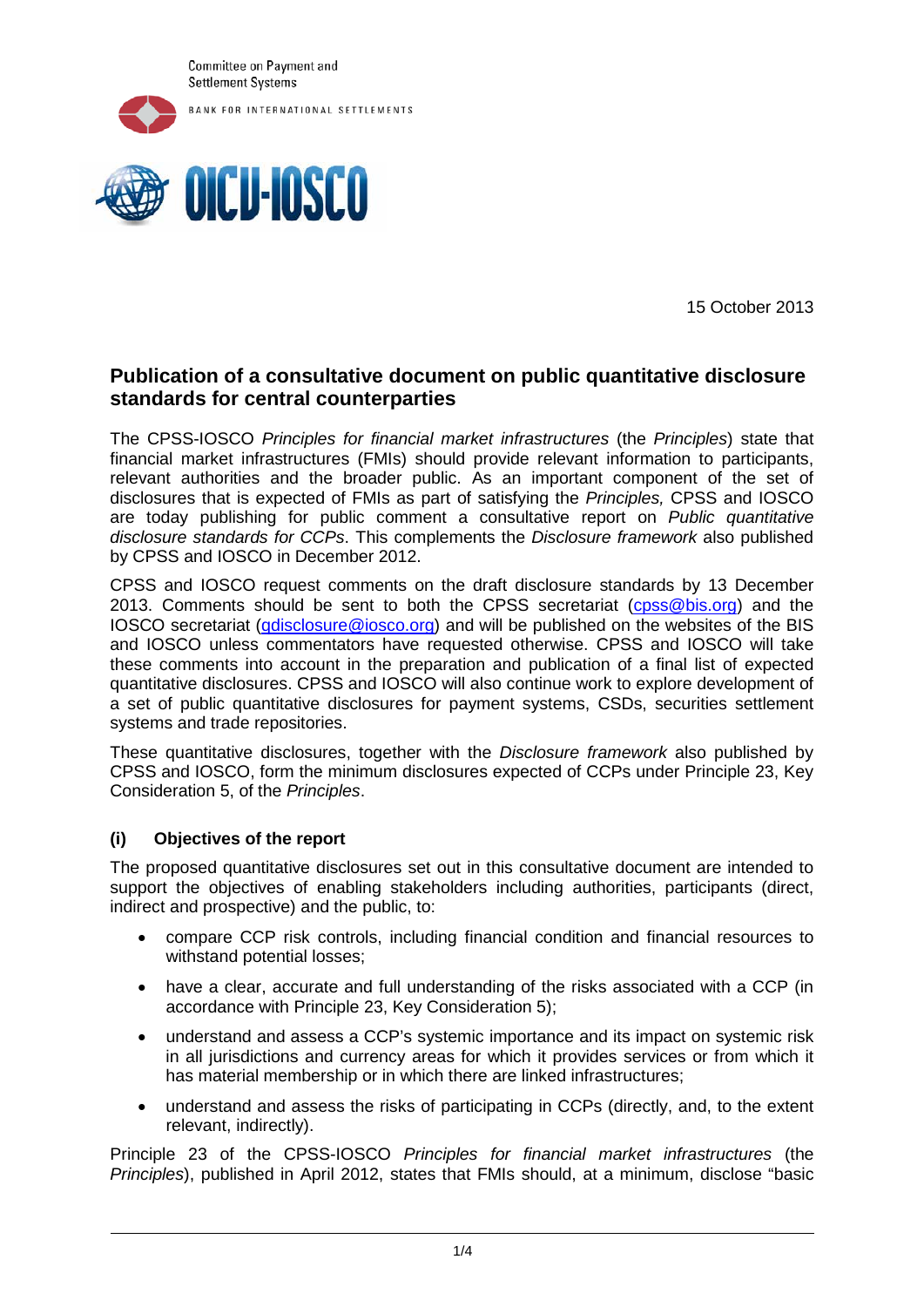



data" on transaction volumes and values. Principle 23 also states that FMIs should disclose data on their financial condition, their financial resources to withstand potential losses, the timeliness of settlements, and other performance statistics. They should disclose sufficient information for participants and prospective participants to understand fully the risks of participating in the system. This disclosure is expected to be to the public rather than restricted to participants or members.

The draft list of quantitative disclosures set out in this consultation document proposes a common set of such "basic data" on transaction volumes and values, and gives detail on a common minimum set of quantitative information on CCP financial condition, financial resources and performance.

The quantitative disclosures should be seen and interpreted as a part of the overall disclosures made by the CCP as part of satisfying Principle 23 and the CPSS-IOSCO *Disclosure framework*. Given the differences between the markets and products cleared by CCPs, and differences in CCP structure, it will likely, however, be important for CCPs to complement the proposed minimum quantitative disclosures set out in this consultation paper with appropriate notes, and links to other qualitative disclosures, so that recipients can understand the data correctly.

In the context of understanding and assessing the risks of participating in CCPs, the objective of CPSS-IOSCO is not to provide policy guidance on a set of information that is sufficient for counterparty due diligence reviews, notwithstanding that the proposed metrics would be supportive of such reviews. To complete such due diligence reviews, CCP participants may have legitimate requirements for additional information from CCPs.

In preparing these proposed quantitative disclosures CPSS and IOSCO have had regard to comments received on the *Disclosure framework* during the consultation period for that document, and to comparability with data already collected and collated by the BIS for *Red Book* statistics.[1](#page-1-0)

CPSS and IOSCO have also had regard to not imposing unreasonable or disproportionate additional burden on CCPs, and have therefore endeavoured to focus on data that, to our understanding, most or all CCPs would anyway collect and maintain as part of day-to-day business and risk management. The common minimum set is almost all anonymised and aggregated data, so that it is intended to avoid revealing sensitive information about the positions of individual CCP participants.

## **(ii) Structure of the report**

-

The document contains a list of quantitative data that CCPs should publicly disclose, accompanied by some explanatory notes.

<span id="page-1-0"></span><sup>1</sup> See: http://www.bis.org/list/cpss/tid\_57/index.htm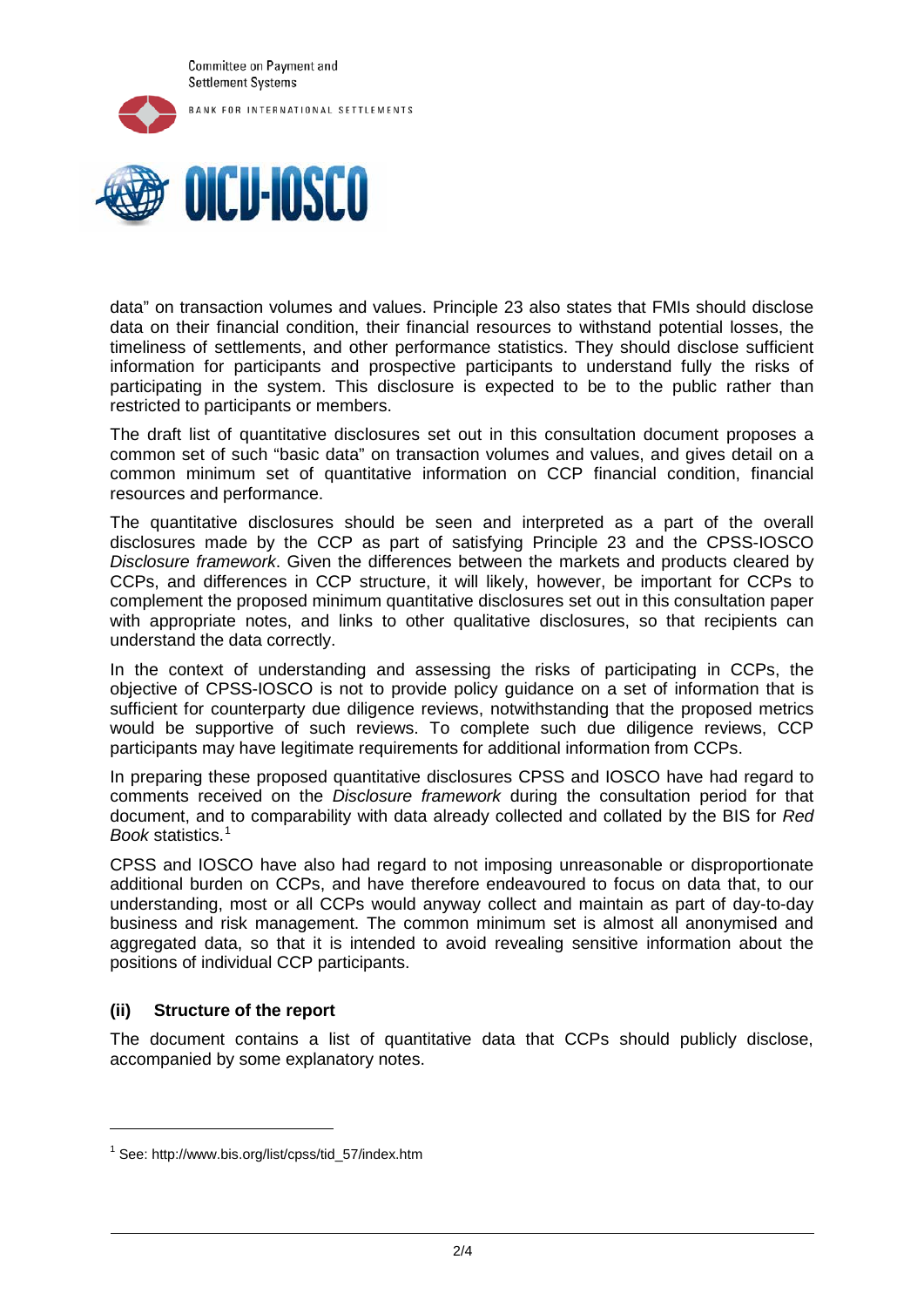



## **(iii) Frequency and type of disclosure**

To serve their purpose in allowing evaluation and comparison of CCPs, most of these quantitative disclosures will need to be updated more frequently than the *Disclosure framework* (which should be updated on at least a biennial basis). The draft list makes some initial suggestions on minimum frequency of disclosure.

CPSS and IOSCO envisage that CCPs will use a common template to complete their disclosures. This will help to enable all CCPs to disclose comprehensive and objective information in a similar structure, to facilitate comparability across CCPs. In some cases specific features of a CCP's operations or business model will mean that some of the listed quantitative data are not relevant, or, more rarely, that data would be relevant but are not available. Where data are relevant to the particular type of FMI, but are not available, CCPs should explain the reasons for this in their disclosure. CCPs are also encouraged to add explanatory notes where this will increase the usefulness and comparability of the data.

### **(iv) Request for comments on the report**

CPSS and IOSCO seek general comment on the content of the quantitative disclosures. In particular, CPSS and IOSCO would welcome feedback on the following questions.

- Are there additional quantitative data that are not included but are, in the respondent's view, necessary to allow risks associated with CCPs and the systemic importance of CCPs to be understood, assessed and compared? If so, what additional data should be disclosed, and why?
- Are there alternative quantitative or qualitative data, or more effective ways of presenting these or alternative data, that would better meet the objectives of fully, clearly and accurately understanding CCP risks and systemic importance, and comparing CCP risk controls, financial condition and resources to withstand potential losses, given the different markets and products cleared by CCPs, and differences in their structure? Are there data items included that are not, in the respondents' view, necessary to achieve these goals and, if so, why are these not necessary?
- Would any of this data be materially commercially prejudicial to CCP participants, linked FMIs or other relevant stakeholders and why is this the case?
- Would disclosure of any of this data result in material additional burden to the CCP, and why (for example, because the data are not routinely available to the CCP in the normal course of its business and risk management)? If so, what analogous information could be disclosed in a meaningful way that would achieve similar goals while minimising this burden?
- Would disclosure of any of this data be inconsistent with local law or any legal or regulatory limitations on public disclosure? If so, what analogous information could be disclosed in a meaningful way that would achieve similar goals while avoiding such inconsistency?